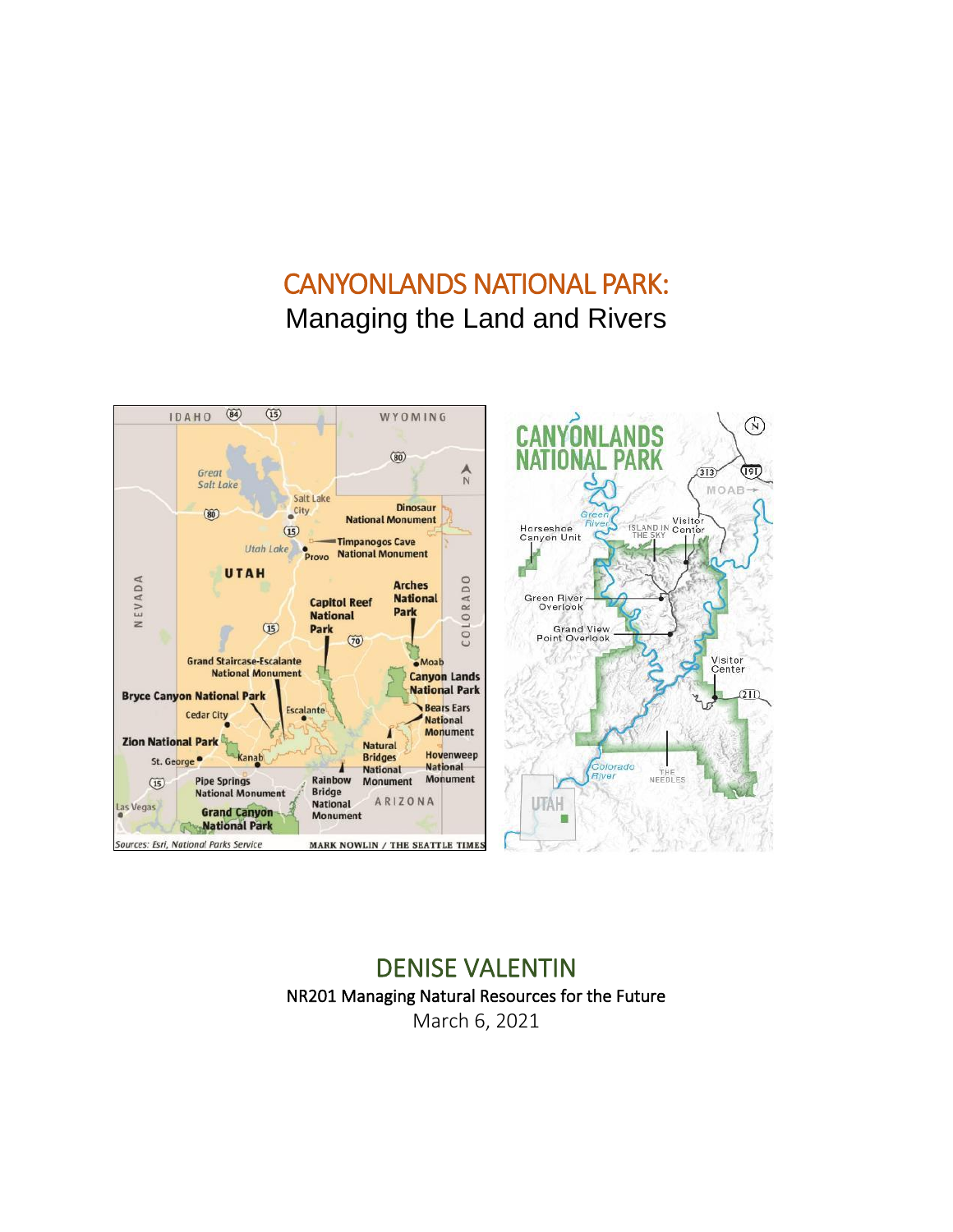#### **Overview**

Canyonlands National Park ("Canyonlands") is one of five national parks located in Southern Utah. Canyonlands was established on September 12, 1964 to preserve a portion of the Colorado Plateau including the Colorado and Green Rivers which converge near the center of the park. The park contains semi-arid benchlands (long, narrow strip of land that is either level or slightly inclined) and arid canyons and is home to many desert-loving animals and plants. Roads were created back in the 1950's as encouragement for miners to search for uranium (very little was found). These roads brought about tourism, as word spread about the geographical wonders at Canyonlands.



Credit: Denise Valentin

#### Stakeholders and Residents

Canyonlands National Park is public land and is governed by the U.S. National Park Service under the U.S. Department of Interior. There is no one living in the park, but currently the Southern Utes and the Diné (Navajos) live in Southeastern Utah, south of the park. The first humans known to the area, "Paleoindians," lived there over 10,000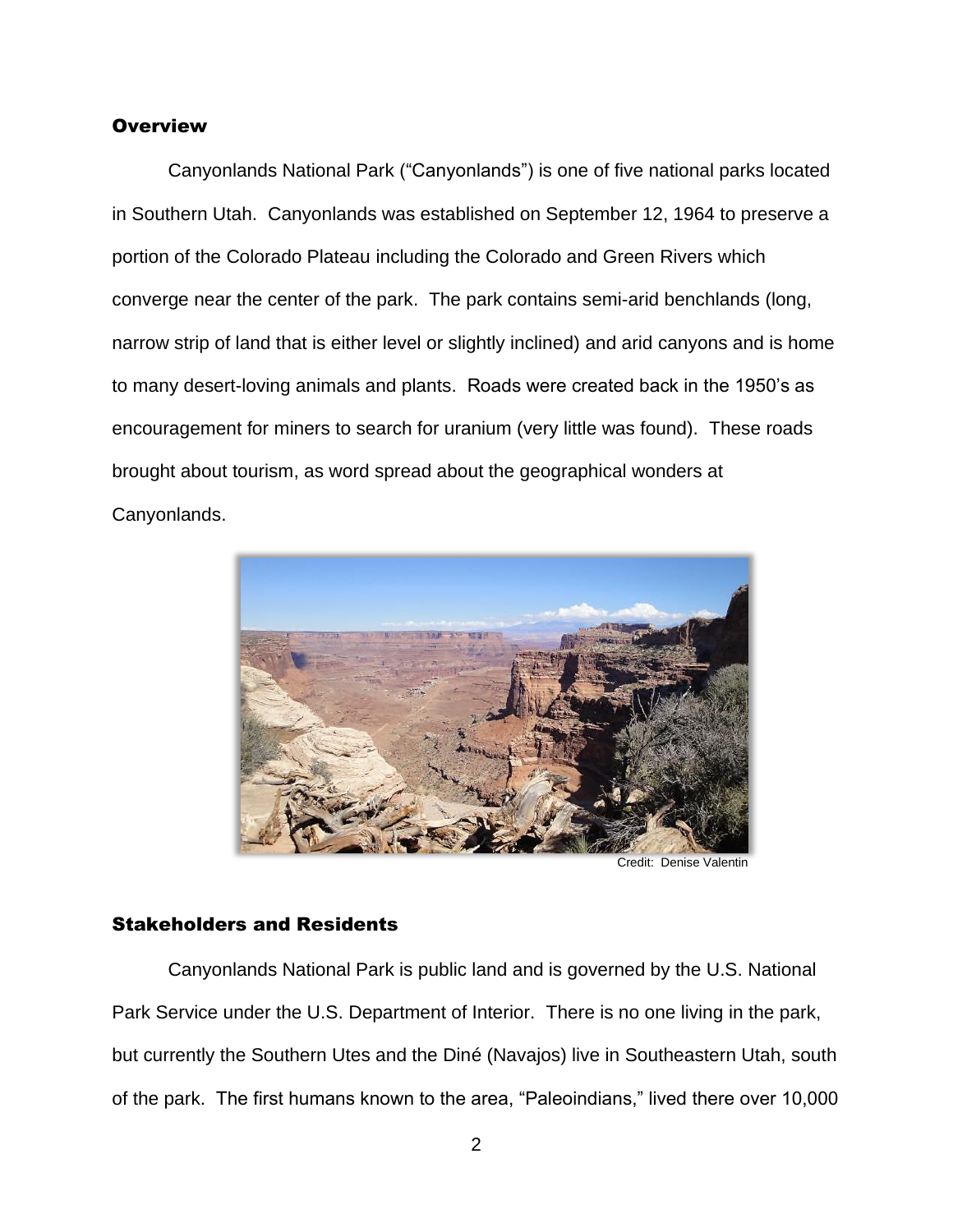years ago. Around 250 A.D., ancestral Puebloans lived on the land and were one of the first farmers in the area. Europeans settled in Southeast Utah back in the 1880's and became ranchers. Canyonlands was used for ranching up until 1975, when ranching was discontinued in the park.

The closest city to the park is Moab, and its population as of 2020 was 5,432. Moab is one of the key stakeholders as they use the land for recreation, culture, and employment. Tourists and scientists would also be considered key stakeholders as they use the park for recreation, education, and scientific research. Tour guides, commercial boat recreation providers (white-water rafting / kayaking), and biking and hiking companies depend on the park for income. Concessioners sell their wares in the park and earn a living from the park. Even the plants and wildlife would be considered main stakeholders!

| Category                                                         | <b>Scientific Name</b>     | <b>Common Name</b>             | <b>Status</b> |  |
|------------------------------------------------------------------|----------------------------|--------------------------------|---------------|--|
| <b>Bird</b>                                                      | Empidonax traillii extimus | Southwestern Willow Flycatcher | Endangered    |  |
| Fish                                                             | Xyrauchen texanus          | <b>Razorback Sucker</b>        | Endangered    |  |
| Fish                                                             | Gila cypha                 | Humpback Chub                  | Endangered    |  |
| Fish                                                             | Gila elegans               | <b>Bonytail Chub</b>           | Endangered    |  |
| Fish                                                             | Gila robusta               | Roundtail Chub                 | Endangered    |  |
| Fish                                                             | Ptychocheilus lucius       | Colorado Pikeminnow            | Endangered    |  |
| <b>Bird</b>                                                      | Coccyzus americanus        | Yellow-billed Cuckoo           | Threatened    |  |
| There are no endangered or threatened plants found at this time. |                            |                                |               |  |

Animal and Plant Residents that are Threatened or Endangered

Plants play an important part in the park. According to the NPS, plants provide not only animal habitat, but also filter gaseous pollution and catch particulate dust from the air. Because the park is a desert, most plants must be drought tolerant, such as cacti, columbine, and ferns. Cottonwood trees and willows must live near a river or streams for their water needs.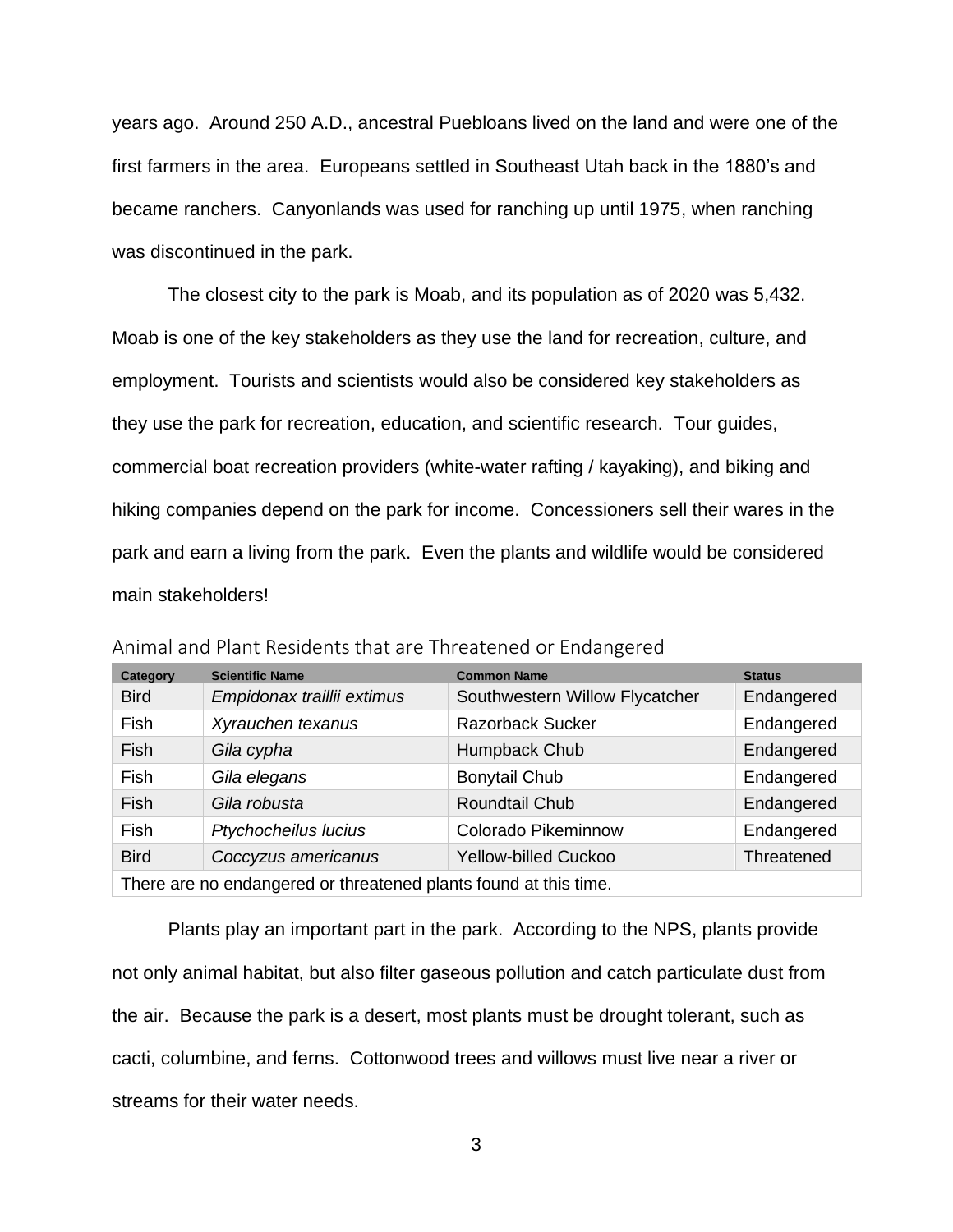Desert animals that live in the park include snakes and lizards. There have been over 273 bird species seen in the park. You can also find small rodents and jackrabbits. Foxes, skunks, mule deer, black bears, and bobcats also make Canyonlands their home.

There are other stakeholders that are also involved with the park. They are responsible for stewardship and maintenance. They include non-profit organizations, science and research, and government (local, state & federal). The park fees and tourist dollars bring money to local, state, and federal governments so they have an economic interest in the park.

#### Park Stakeholders

| <b>Stakeholder Name</b>                                                                                                                      | <b>Stakeholder Type</b>                                                    |  |
|----------------------------------------------------------------------------------------------------------------------------------------------|----------------------------------------------------------------------------|--|
| The Nature Conservancy<br>The Sierra Club Foundation<br>Southern Wilderness Alliance (SUWA)<br>National Park Conservation Association (NPCA) | Non-Profit organizations<br>& Stewards of the Park                         |  |
| Northern Colorado Plateau Network (NCPN)                                                                                                     | Monitoring & Science                                                       |  |
| University of Utah                                                                                                                           | <b>Education &amp; Science</b>                                             |  |
| U.S. Geological Survey (USGS)                                                                                                                | Research & Science                                                         |  |
| State of Utah                                                                                                                                | Has partnerships with the park                                             |  |
| U.S. National Park Service (NPS)                                                                                                             | <b>Oversees Canyonlands</b>                                                |  |
| Bureau of Land Management (BLM)                                                                                                              | Government responsible for lands<br>around Moab                            |  |
| <b>Bureau of Reclamation</b>                                                                                                                 | Builds and controls dams, powerplants,<br>and canals on the Colorado River |  |

According to Sutton et al (2019), human wellbeing, economic value, and even longreaching support (air filtering, water quality) are services provided by the park. They also revealed that Canyonlands has an ecosystem service value of \$1,017,166,042 annually.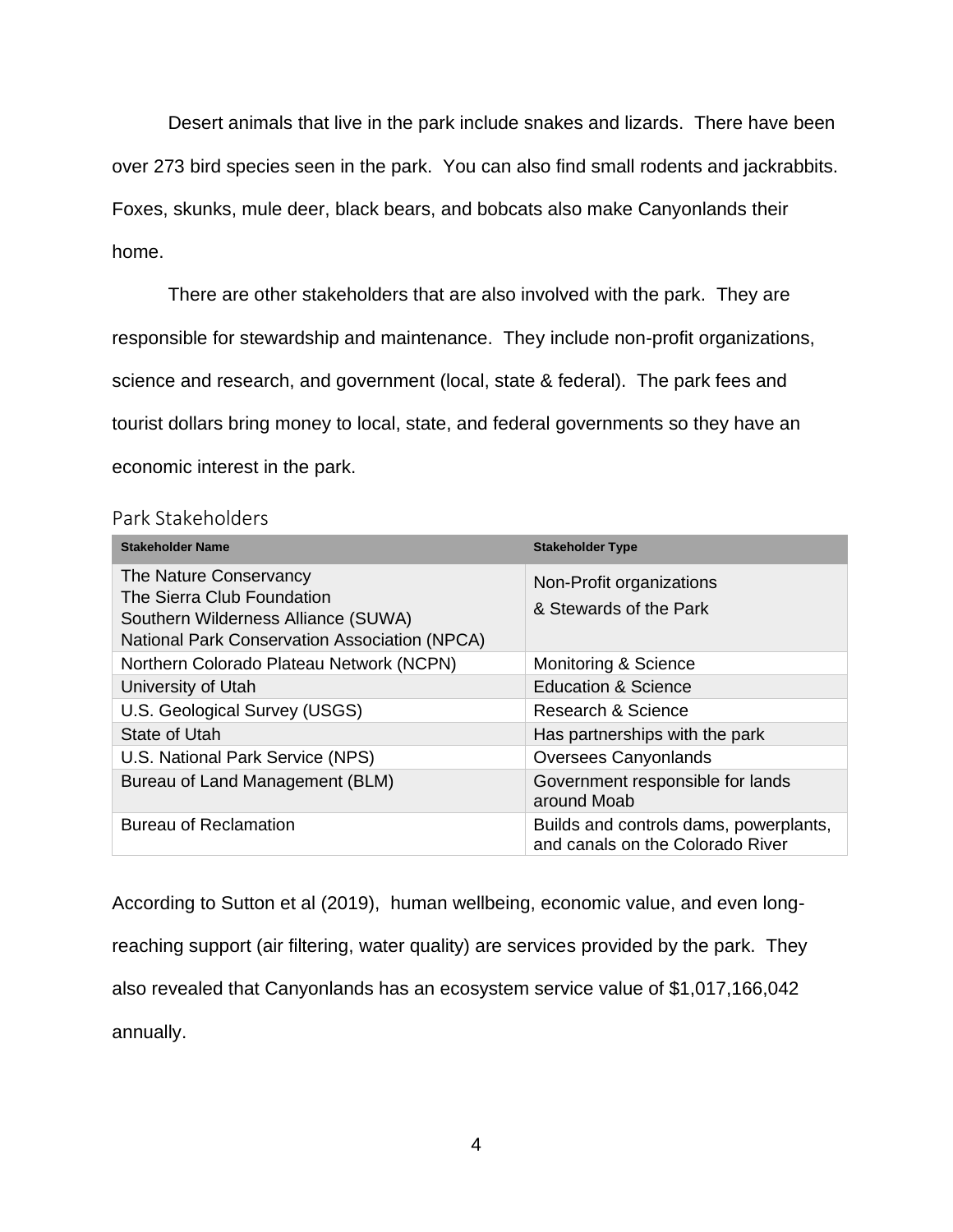



Sutton et al. (2019).

The ecosystem services that the key stakeholders receive from Canyonlands including the Colorado and Green Rivers are shown on the diagram. Examples include food, clean air and water, recreation, education, stewardship, biodiversity, habitat and so much more!



Credit: IUCN, International Union for Conservation of Nature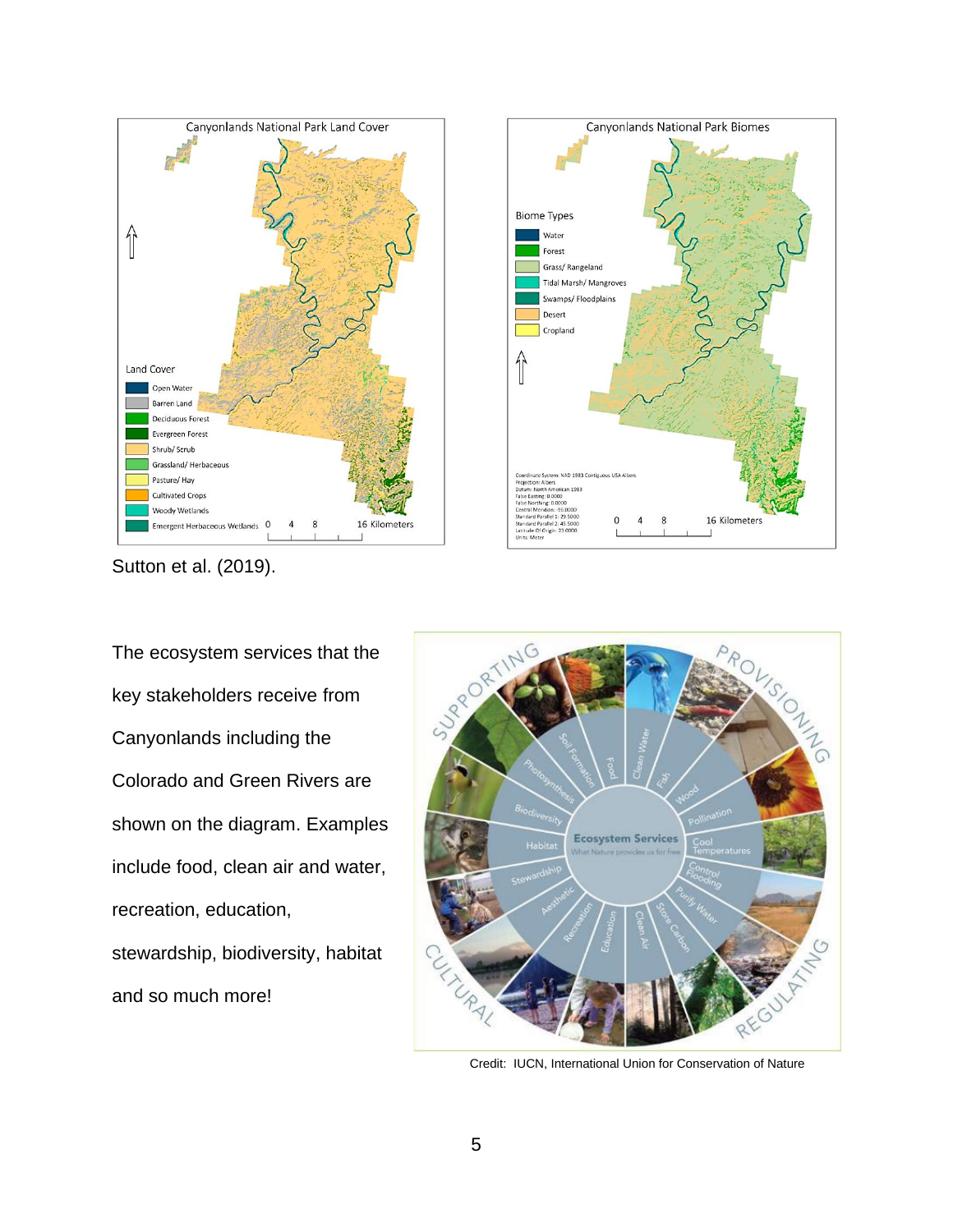#### Spectrum of Management Issues

There are numerous management issues at Canyonlands. Population increase is not one of them. Moab is not very large and has 0.89% population growth yearly.

Increased tourism and recreation are serious management issues. Off-road vehicle recreational use has degraded wildlife habitats by causing erosion and increasing particulate matter into the air. The rising number of visitors to the park leads to more traffic on hiking trails, which also increases particulate matter pollution. Those people who chose to hike off the trail damage biological soil crusts (living soils that include lichen, mosses, green algae, micro fungi, bacteria, and cyanobacteria). These biological soil crusts are very important to the ecosystem. Some visitors damage rock formations and pollute the land and streams on purpose.

Air quality is another management issue. There are two coal-fired plants located in Utah – PacifiCorp Hunter Plant in Castle Dale and Huntington Power Plant in Huntington. These facilities pollute the air in both Utah and Colorado. The U.S. Environmental Protection Agency (EPA just approved last October the updated Utah regional haze plan. This plan still allows for operation without catalytic reduction retrofits at these two power plants, which allows for nitrogen oxide pollution into the air, causing a dangerous haze.

Invasive plant and animal species are a world-wide problem. In Canyonlands, the Southwest Invasive Plant Management Team restores ecosystems and habitats by removal of invasive plants. They work with universities, non-profit organizations, governmental agencies, and conservation groups to help bring back plant biodiversity. The Bureau of Land Management also provides services to reduce invasive plants and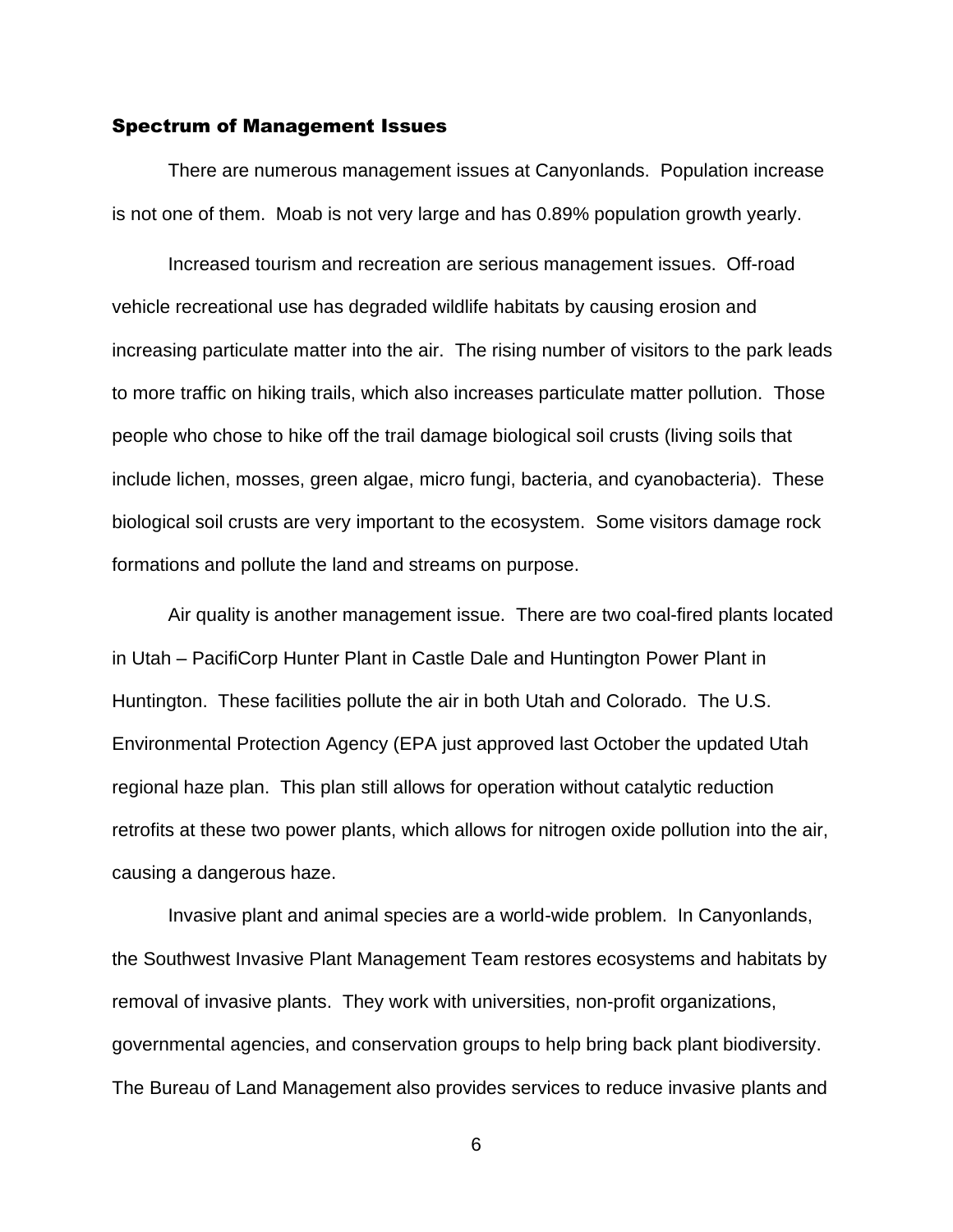fishes. They are currently working on the reduction of invasive fish in the Colorado River Basin, part of which includes Canyonlands.

Mining is a dirty industry, literally. Intrepid Potash owns a mine outside of Moab. They have been mining since the 1960's for potassium chloride (muriate of potash) for use in fertilizers. There are number of potash waste evaporation ponds which contain sodium chloride (salt) that are located extremely close to the Colorado River. If these ponds were to leak and flow into the Colorado River, a large amount of salt in the water would alter it to a "salt water" system thereby harming all aquatic organisms and plants along the riverside. Cañedo-Argüelles et al. (2017).

The BLM has tried numerous times to get permits approved for oil and gas exploration on lands near Canyonlands and Arches National Park. The construction vehicles themselves would cause damage to plants and soils. The surface and ground water would be affected by brine water (salt water) here also. If oil or gas were to leak, it would reach the land and water in the park. Drilling sites can also ruin the view for tourists, which impacts the park financially.

Canyonlands management is also responsible for the preservation of cultural resources in the park. Due to funding issues, there are not enough staff to oversee the historical and cultural collections, including an assessment of those structures and cultural art remains. Budget cuts have led to less rangers throughout the park and law enforcement officers from patrolling less-visited backcountry areas. Choices had to be made on whether a ranger will be working in maintenance, in educational interpretation, or in the nature center.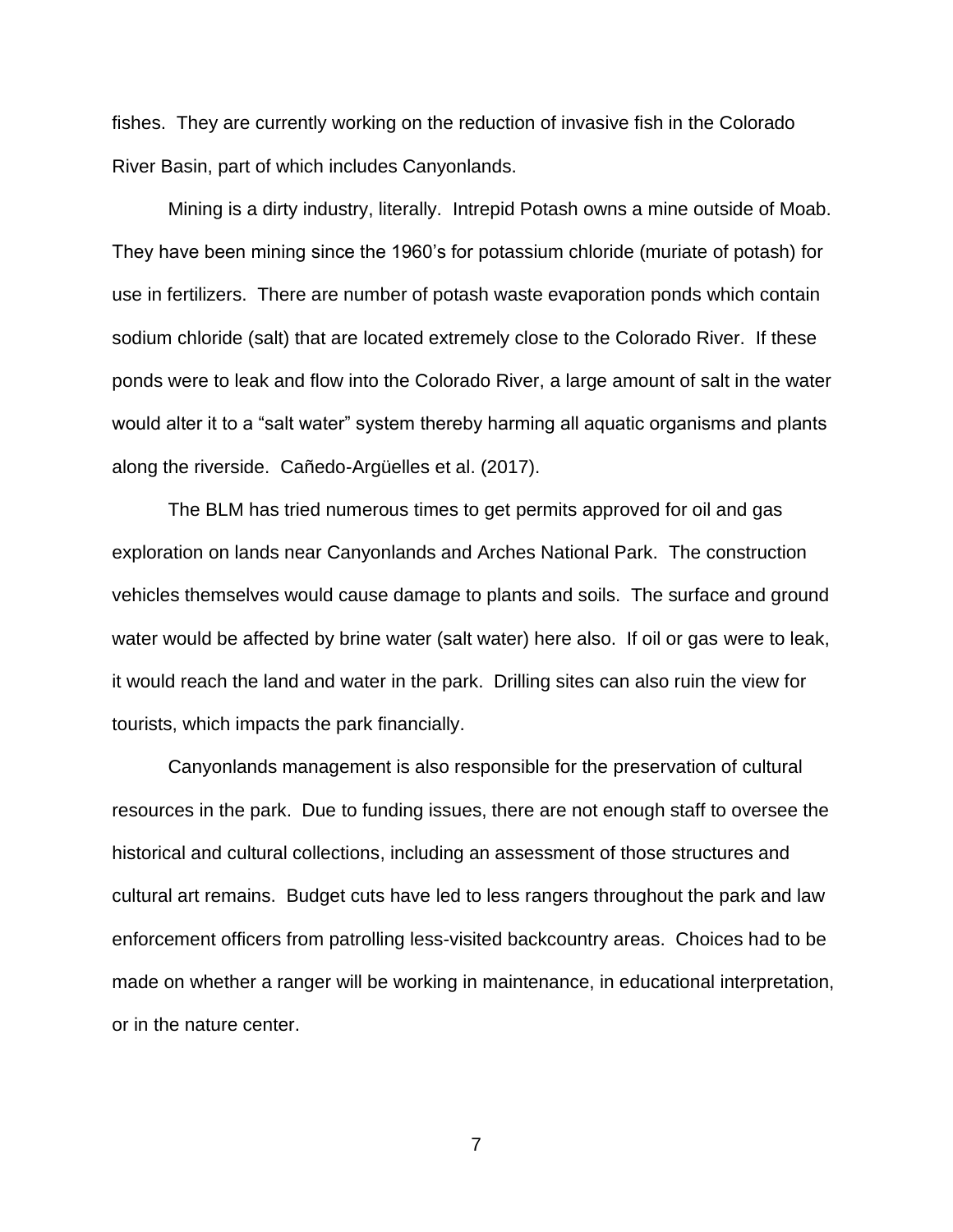Climate change is also an issue for the park. The area is already arid and higher temperatures will dry up the smaller streams leaving less water for animals and plants. Less water means more red rock dust in the air, causing air pollution and health problems. Wildfires will continue to become more intense, causing landscapes to be altered. If the park loses its beauty, there will be no visitors and no economy for the park, Moab, and other small towns nearby.

#### Most Important Management Issue

I believe the biggest issue for Canyonlands is to preserve its water quality and quantity. The Colorado River and Green River converge in Canyonlands and are the essence of the park. These two rivers provide so many ecosystem services to Canyonlands. This water is needed by Moab municipalities, local farmers and ranchers, Indian Tribes, plants and animals and Canyonlands visitors. Even migratory birds use Canyonlands as a rest stop!



Credit: Denise Valentin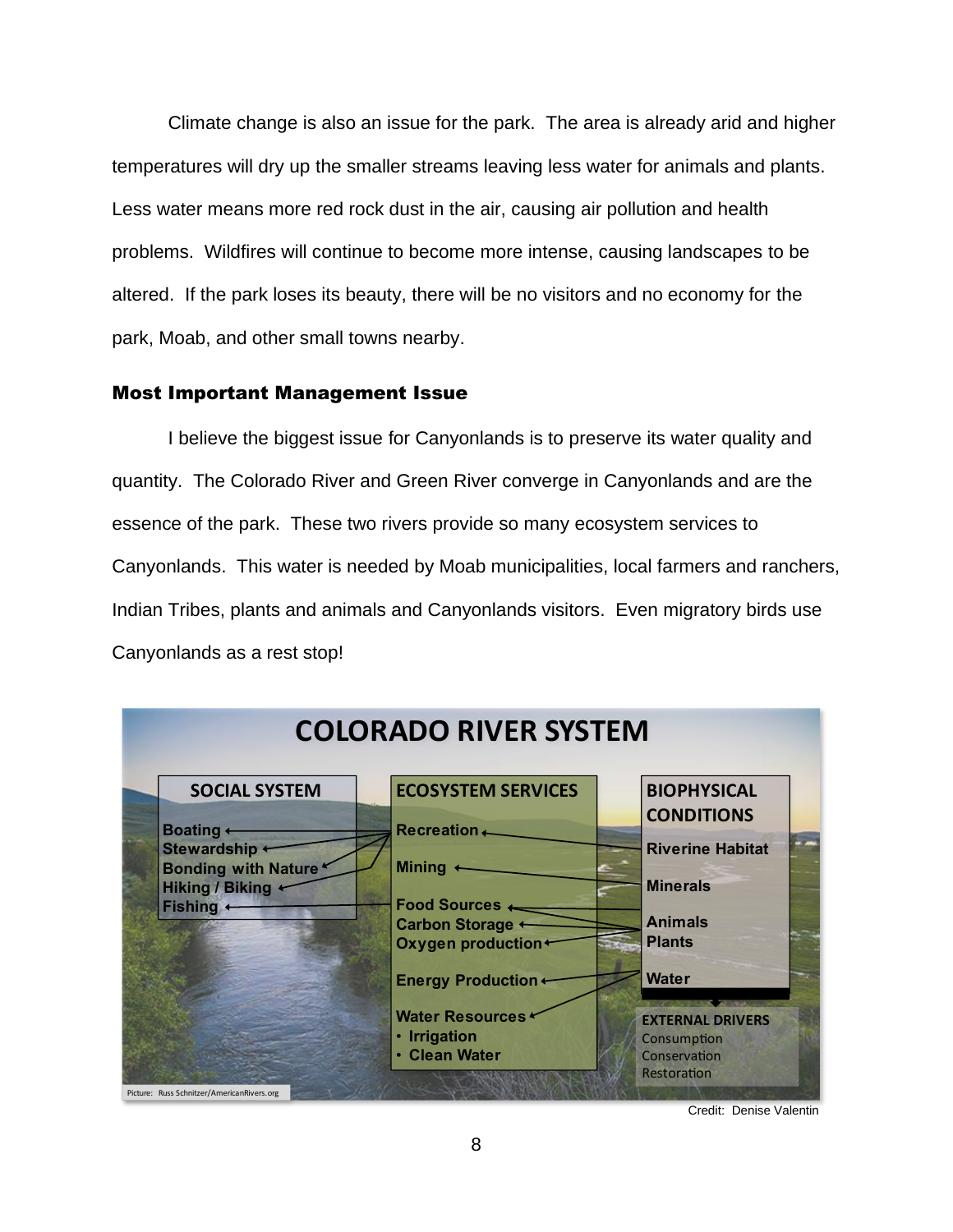The Colorado River starts its journey in Colorado while the Green River starts its journey in Wyoming. They converge in Canyonlands, and continue through Utah, Arizona, Nevada, Arizona and down into Mexico. The Colorado River Aqueduct was created to move water to Southern California. There are 7 states in total that rely on both the Colorado River and Green River for their water supply, and the ecosystem services that these rivers provide.

The increase in population and the anthropocentrism worldview (nature is something to be exploited for human benefit) will cause more negative affects to our climate and the park. It might also cause approval for oil and gas development nearby the park (which was almost approved in 2020), and changes to both the watershed and delivery systems (dams and canals) in or near Canyonlands.

The issues that can affect quality and quantity of water in Canyonlands are climate change, human activities that harm ecosystems and pollute water, river water flow, and water temperature. Low levels of oxygen and dangerous levels of bacteria, nutrients, metals, minerals, and pH can negatively affect the water system. Water quality standards are set by the U.S. Environmental Protection Agency in coordination with the National Park Service.

Until the worldview of those who exploit natural resources changes, people will continue to destroy nature. The Resource Protection Division at Canyonlands is responsible for law enforcement. At Canyonlands, there are not enough rangers and law enforcement officers to watch over all parts of the park (and it is quite large with 3 different regions) due to government funding.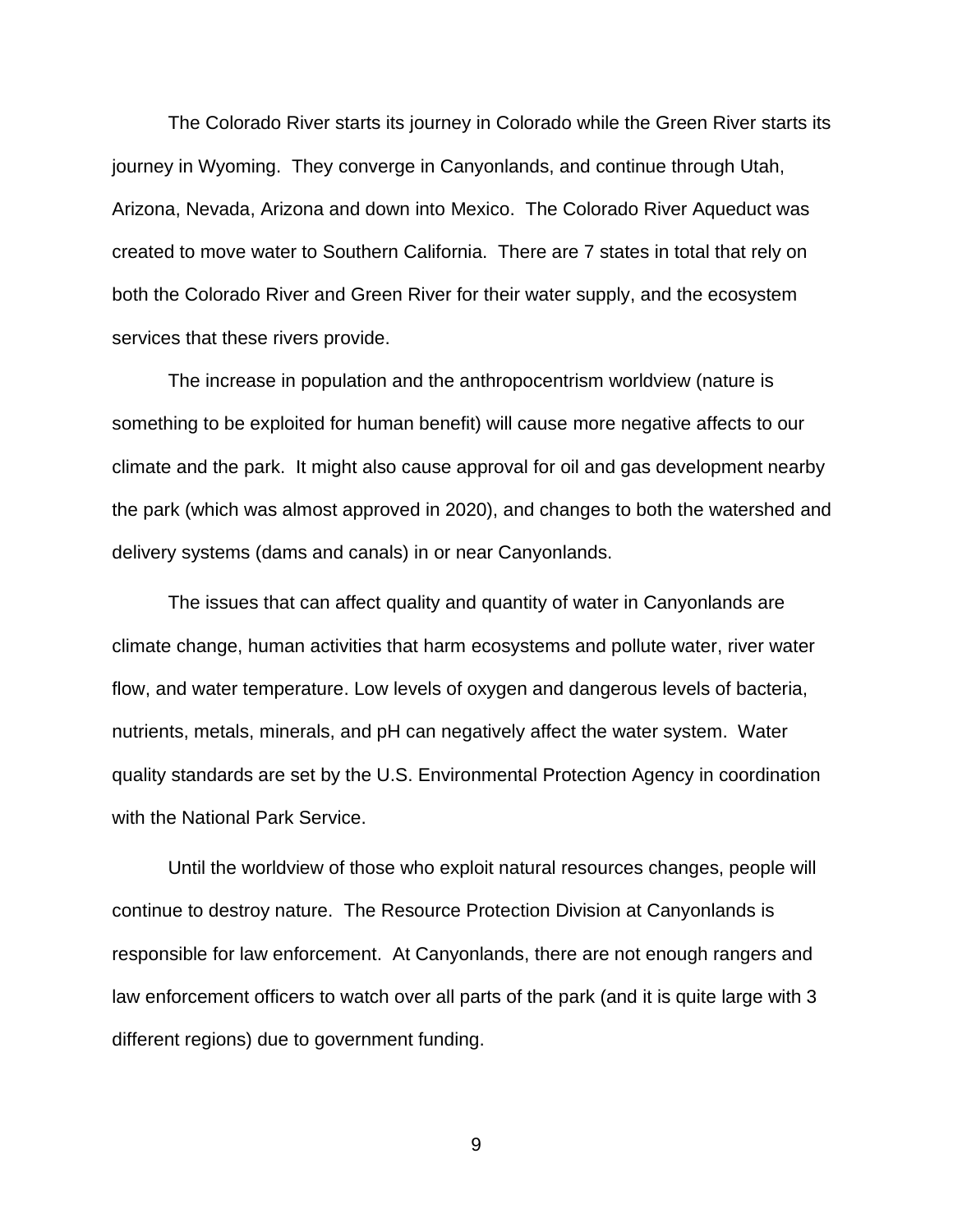The Northern Colorado Plateau Network (NCPN), part of the National Park Service's Inventory and Monitoring Program, play a very big part in the collection of data and monitoring throughout the park. The NCPN reports on the following issues:

- quality and quantity of water
- water flows
- springs and seeps
- soils and its matrix
- plant communities
- landscape dynamics
- upland vegetation and soils
- climate and weather

The results from the different reports are forwarded to the superintendent of the park, who is responsible for managing operations and park staff.

## Management Recommendation (Strategies)

According to Mumich et al. (2020), it is the job of the National Park Service to manage the lands to leave them unimpaired for use by future generations. It is important that the NPS cooperates with other governmental entities, non-governmental organizations (non-profits), and residents to come up with actionable plans to resolve issues.

The National Park Service needs more scientists, staff, and law enforcement officials to manage the rivers and keep them healthy. Continued short-term and longterm monitoring of the park by the Northern Colorado Plateau Network is a must.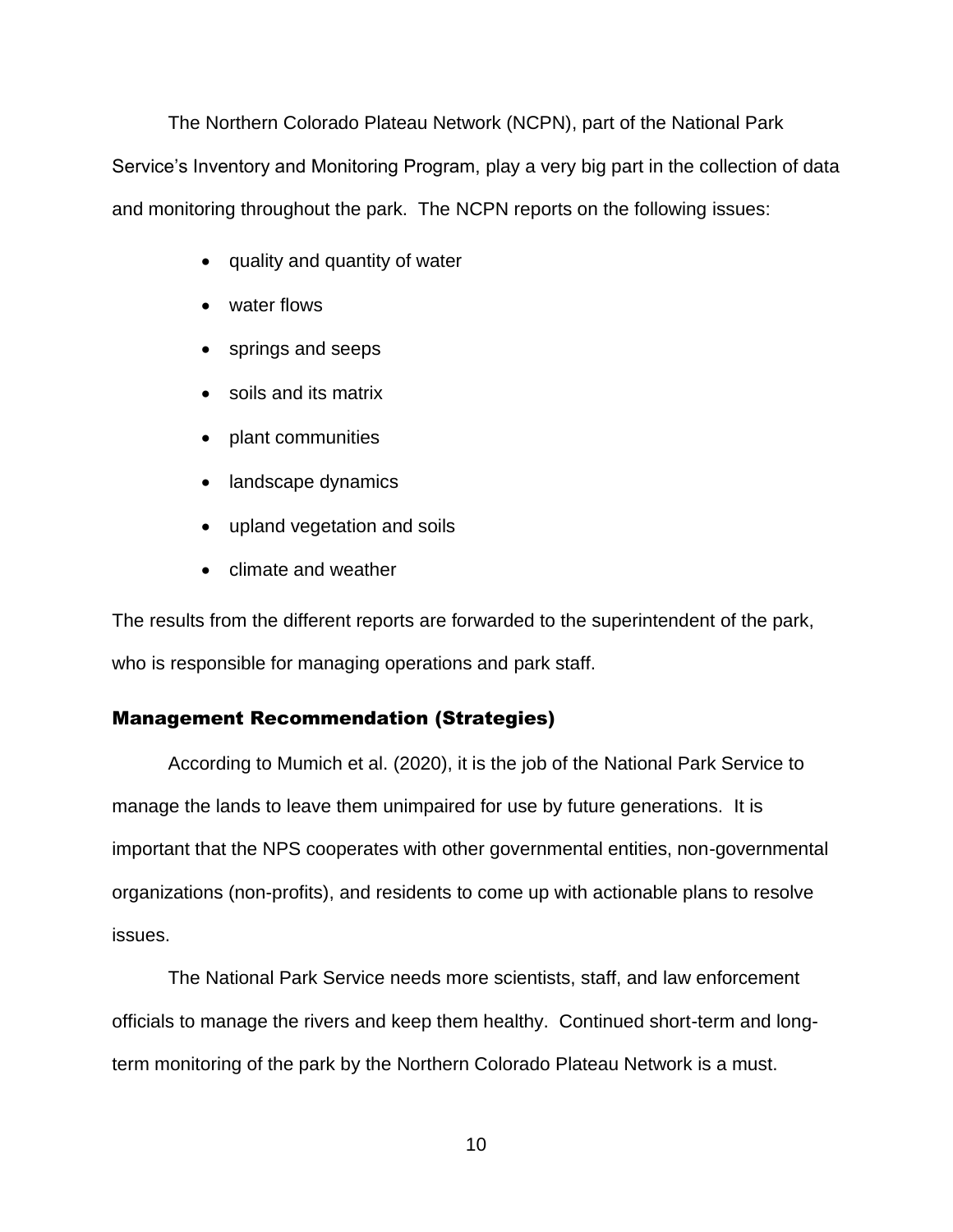Continued work with the U.S. Bureau of Reclamation is needed as they are involved in current projects at Canyonlands.

We need to educate our government officials on the economic value and ecosystem values of our National Parks and recreation areas. Continued relationships with non-profits like Colorado River Connected, American Rivers, The Nature Conservancy, The Sierra Club Foundation, Southern Wilderness Alliance, and the National Park Conservation Association are vital. These non-profits can get the public involved in stewardship of nature in our parks and recreation areas.

A committee should be created within the Department of Education that reviews and updates current environmental programs and creates committees that work on new "environmental" programs throughout the numerous university and colleges in the U.S.

We need to continue research and science programs with the University of Utah and the U.S. Geological Survey. We also need to increase public outreach programs to build support for the parks and recreation areas. Increased funding and more scientists and educators will be needed for these programs.

We also need to increase more Citizen Science awareness in all communities, both urban and rural. Citizen Scientists are free and are very useful in documenting issues in parks and recreation areas. A coordinator will, however, be needed and that will need funding.

More education about the value of parks and recreation areas needs to be taught in schools … start them off young in elementary school. Pique their interest in nature in junior high school. Offer internships to high school students. Get more people involved in stewardship of nature!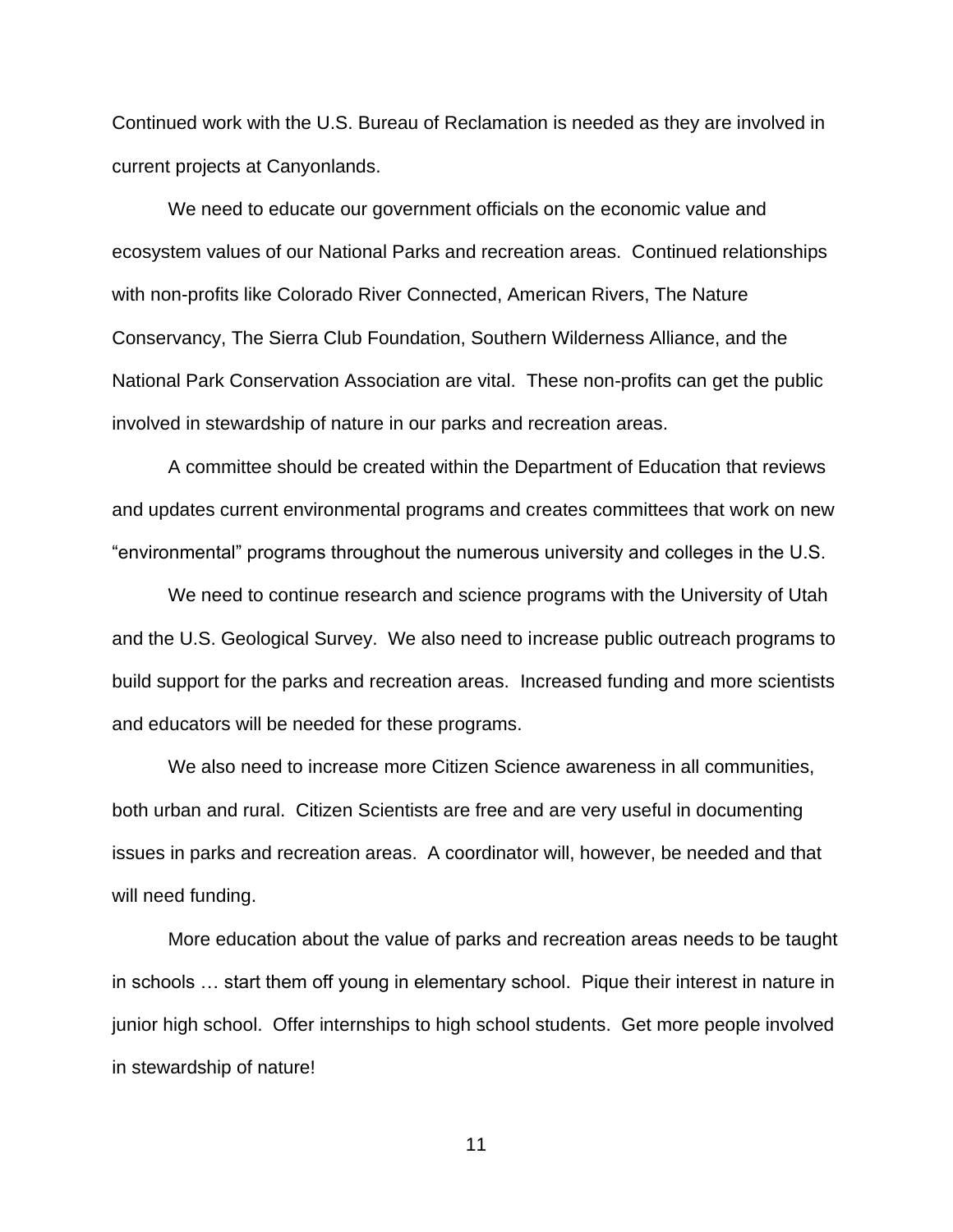Per Monty Christiansen (1983), put "Vandalism Control Management" in place. In his book, he teaches about managing vandalism and provides processes for behavior interpretation, data collection, damage classification, safety, and disturbance priority rating, and much more. Park staff who are involved in these cases should be trained on vandalism causes and strategies and be told to report areas where vandalism has occurred. I believe that only human presence from the park staff will prevent this from happening.

In closing, all parks and recreation areas world-wide need love and support. There seems to a split between nature-lovers and nature-exploiters. While there has been much change in laws and regulations to protect our natural resources, including our National Parks, many of these have been ignored throughout many years of government. Departments created for the protection of our environment (especially the U.S. EPA) have been gutted and new management with no science education have been put in charge. I only hope that we realize just how important our natural resources are before it is too late.